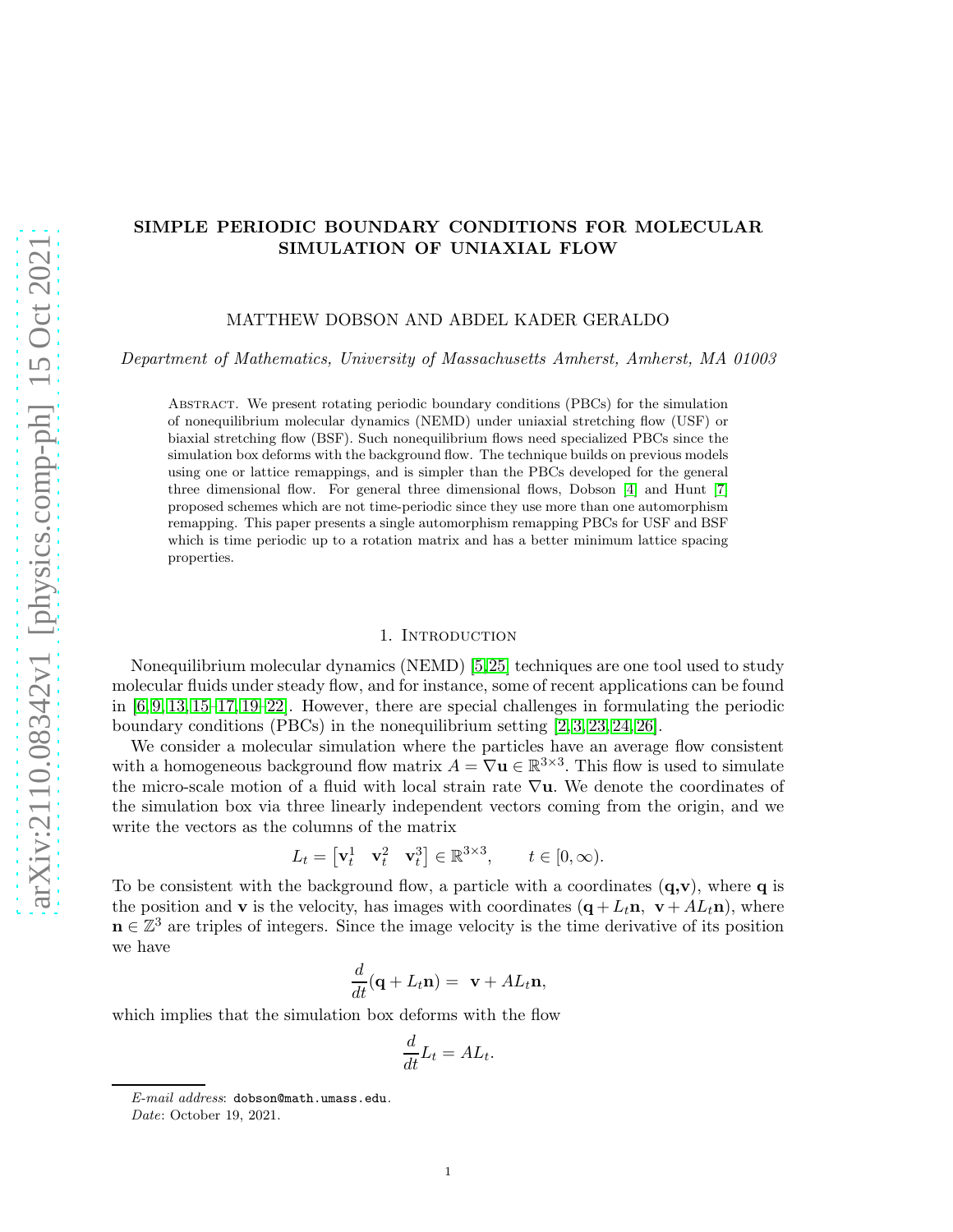If the initial lattice  $L_0$  is not chosen carefully, the resulting lattice deformation

<span id="page-1-0"></span>
$$
L_t = e^{At} L_0
$$

can become degenerate and lead to a particle and some of its images becoming arbitrarily close. We want to ensure that the minimum distance between a particle and its images is nonzero for all time,

$$
d = \inf_{\substack{\mathbf{n} \in \mathbb{Z}^3 \setminus 0 \\ t \in \mathbb{R} \ge 0}} ||L_t \mathbf{n}||_2 > 0. \tag{1}
$$

This is necessary in order to have long-time stable periodic boundary conditions for NEMD flows.

We consider a class of PBCs based on remapping the simulation box at various times during the simulation by choosing a new set of basis vectors for the lattice  $L_t$  that describes the simulation box. This remapping is called a lattice automorphism and can be represented as a  $3 \times 3$  integer matrix with determinant one. This was first used for the case of shear flow by Lees-Edwards [\[11\]](#page-9-15) and was then extended to the case of planar elongational flow by Kraynik and Reinelt (KR) [\[8\]](#page-9-16). Those algorithms result in remappings which are periodic in time, though KR showed that a time-periodic remapping to the original simulation box using such matrices is impossible for general three dimensional flows. Dobson [\[4\]](#page-9-0) and Hunt [\[7\]](#page-9-1) developed PBCs for general three dimensional diagonalizable flow using similar remapping technique to the KR scheme. Those schemes use more than one automorphism matrix and result in a remapping that is not time periodic. In this paper we present a rotating box algorithm applicable to uniaxial stretching flow (USF) and biaxial stretching flow (BSF) which features advantageous properties. Namely, we will show that using the class of automorphism matrices that has a pair of complex conjugate eigenvalues, we can construct a single remapping matrix algorithm which is time periodic up to a rotation matrix and whose minimum distance [\(1\)](#page-1-0) is larger than those of the GenKR and Hunt algorithms.

The outline of this paper is as follows. Section [2](#page-1-1) gives the background for PBCs especially shear flow, planar elongational flow, and general three dimensional flows. Section [3](#page-4-0) presents the rotating box algorithm, and Section [4](#page-5-0) gives the prove that the deformed lattice obtained is not time periodic. Section [5](#page-7-0) compares the rotating box algorithm with the existing three dimensional flow PBCs.

## 2. Background

<span id="page-1-1"></span>In this section, we give a description of the existing remapping PBCs, starting with the two dimensional flows, especially, shear flow and planar elongational flow. In the case of three dimensional flows, the generalized KR (GenKR) algorithm developed by Dobson and Hunt are presented. All the algorithms follow the same procedure: given a background flow A, for each time t we find the appropriate integer power of the chosen automorphism matrix (or matrices) to remap the lattice  $L_t$ .

2.1. Shear Flow. We first consider the shear flow case where the background matrix  $A$  is given by

$$
A = \begin{bmatrix} 0 & \epsilon & 0 \\ 0 & 0 & 0 \\ 0 & 0 & 0 \end{bmatrix}.
$$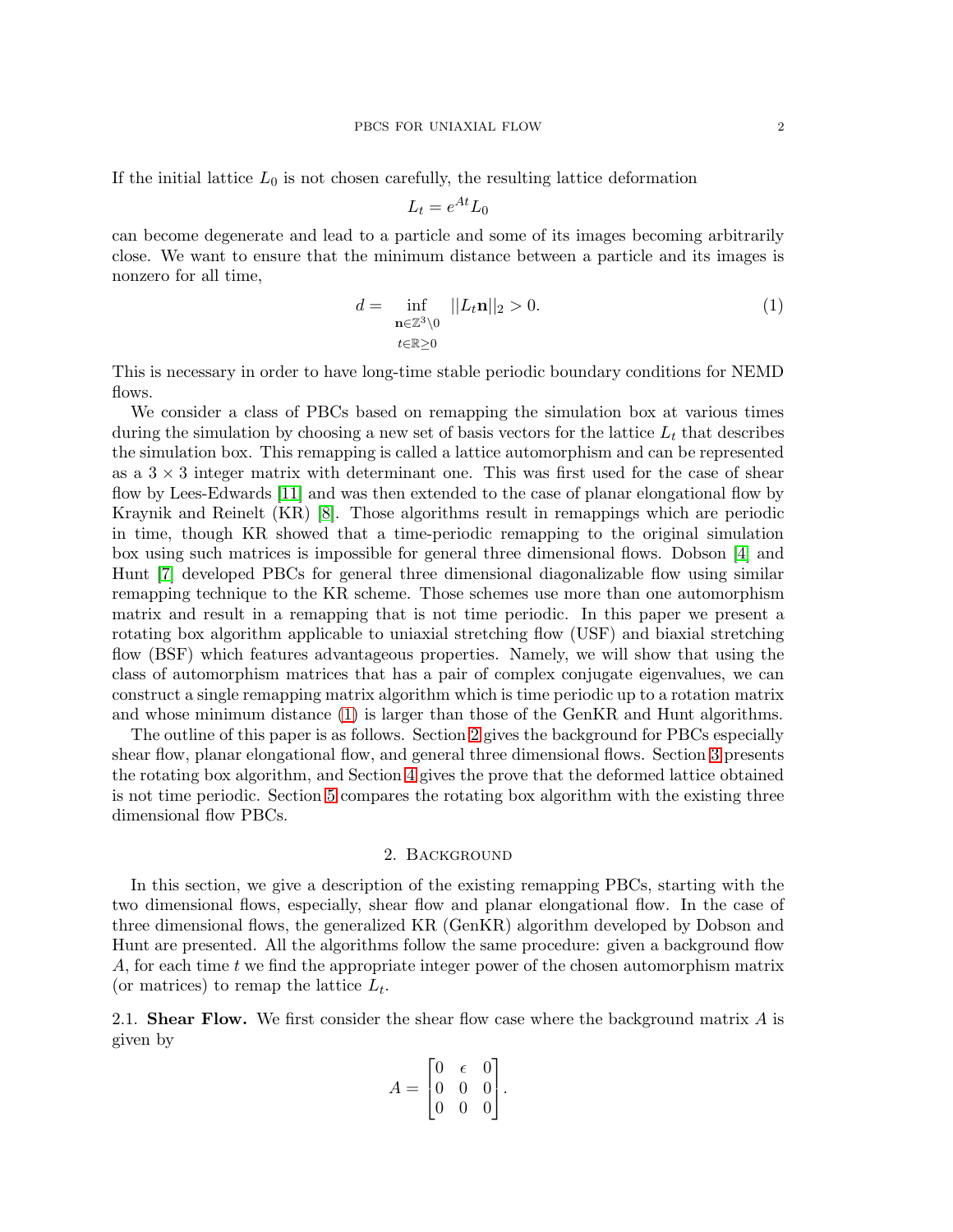At time  $t$ , the lattice is given by

$$
L_t = \begin{bmatrix} 1 & t\epsilon & 0 \\ 0 & 1 & 0 \\ 0 & 0 & 1 \end{bmatrix} L_0 \text{ where } L_0 = \begin{bmatrix} 1 & 0 & 0 \\ 0 & 1 & 0 \\ 0 & 0 & 1 \end{bmatrix}.
$$

A highly sheared box makes the computation of interparticle interactions more difficult, however this problem can be overcome by looking at the geometry of shears that are integer multiples of the box length. The Lees-Edwards (LE) boundary conditions [\[11\]](#page-9-15) is used to prevent the simulation box from becoming too deformed. Whenever the simulation time is an integer multiple of the inverse shear rate,  $t_n = n\epsilon^{-1}$ , the simulation box is sheared by n box lengths. We remap the simulation box with the matrix

$$
M^n = \begin{bmatrix} 1 & -1 & 0 \\ 0 & 1 & 0 \\ 0 & 0 & 1 \end{bmatrix}^n = \begin{bmatrix} 1 & -n & 0 \\ 0 & 1 & 0 \\ 0 & 0 & 1 \end{bmatrix}, \quad n \in \mathbb{Z}
$$

such that at a time  $t$ , the simulation box lattice is

$$
L_t M^n = \begin{bmatrix} 1 & t\epsilon - n & 0 \\ 0 & 1 & 0 \\ 0 & 0 & 1 \end{bmatrix}, n \in \mathbb{Z}.
$$

Since M is an integer matrix with determinant equal to one, that is,  $M \in SL(3, \mathbb{Z})$ , the matrices  $L_t$  and  $L_tM^n$  generate the same lattice. Throughout the simulation, we choose  $n = - \lfloor t \epsilon \rfloor$  so that the stretch is at most half of the simulation box, and that this remapping process is time-periodic with period  $t^* = \frac{1}{\epsilon}$ , where  $\lfloor x \rfloor$  denote x rounded to nearest integer.

## <span id="page-2-0"></span>2.2. Planar Elongational Flow. Here, the background flow matrix is

$$
A = \begin{bmatrix} \epsilon & 0 & 0 \\ 0 & -\epsilon & 0 \\ 0 & 0 & 0 \end{bmatrix},
$$

meaning that the simulation box elongates in the  $x$  direction and shrinks in the  $y$  direction of the standard coordinate plane. To treat this case, KR proposed the use of a diagonalizable automorphism matrix  $M \in SL(3, \mathbb{Z})$  that has the form

$$
MV = V\Lambda, \quad \Lambda = \begin{bmatrix} \lambda & 0 & 0 \\ 0 & \lambda^{-1} & 0 \\ 0 & 0 & 1 \end{bmatrix}, \quad \lambda > 0, \quad \lambda \neq 1,
$$

to remap the simulation box. We consider the initial lattice  $L_0 = V^{-1}$  so that at time t when we apply  $M^n$  to the lattice basis vectors

$$
L_t M^n = e^{tA} L_0 M^n = e^{t\epsilon D} \Lambda^n V^{-1} = e^{At} V^{-1}, \text{ where } D = \begin{bmatrix} 1 & 0 & 0 \\ 0 & -1 & 0 \\ 0 & 0 & 0 \end{bmatrix},
$$

and  $A_t = (t\epsilon + n\log(\lambda))D$ . Letting  $n = -\left| t \frac{\epsilon}{\log(\lambda)} \right|$  $\frac{\epsilon}{\log(\lambda)}$ , the stretch of the flow  $A_t$  remains bounded during the simulation, and in addition, it is time periodic with period  $t_* = \frac{\log(\lambda)}{e}$  $\frac{\xi(\lambda)}{\epsilon}$ .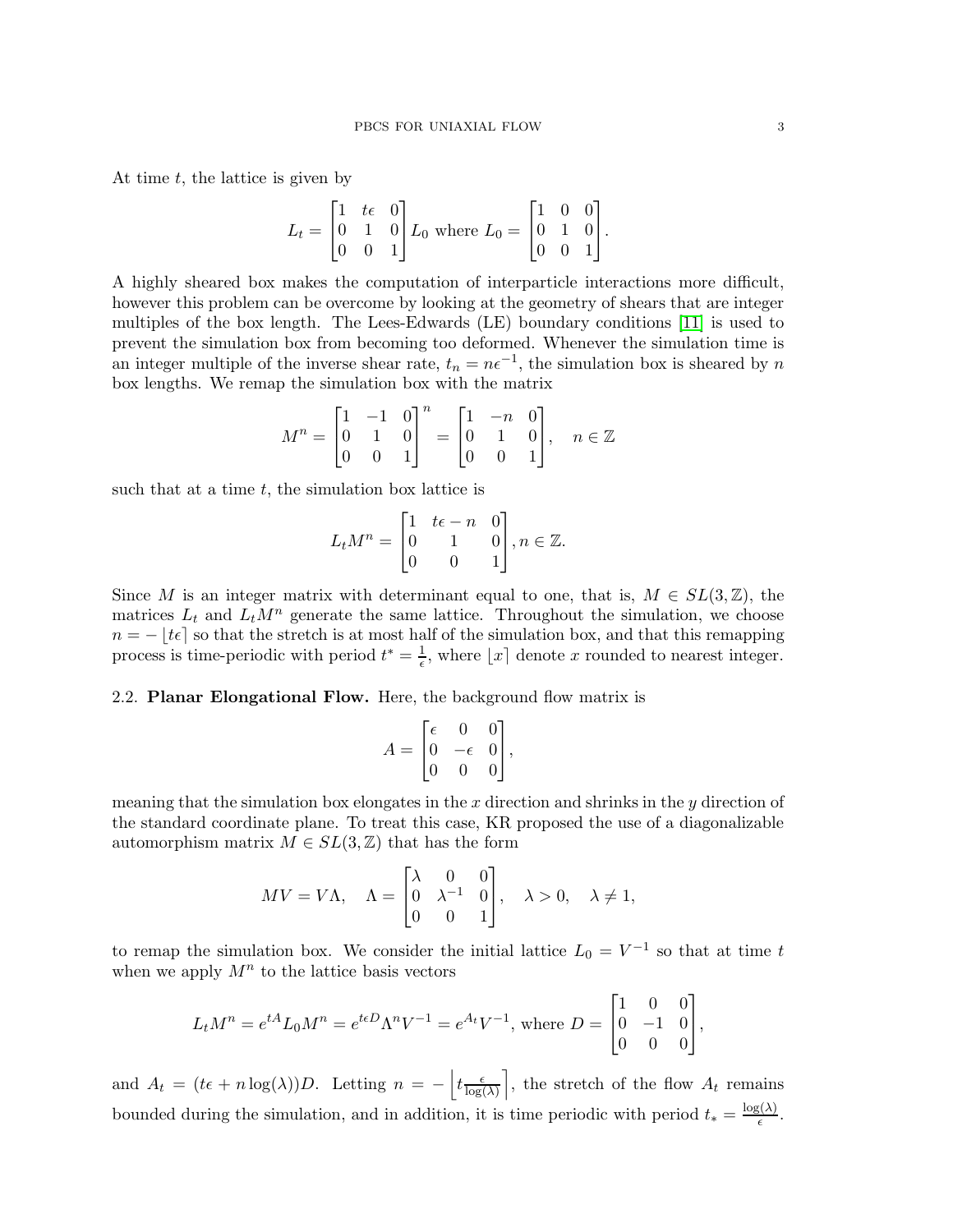For instance,

$$
M = \begin{bmatrix} 2 & -1 & 0 \\ -1 & 1 & 0 \\ 0 & 0 & 1 \end{bmatrix}
$$

is an example of matrix which gives a good minimum distance between a particle and its images.

### 2.3. General three-dimensional  $(3D)$  flow PBCs. For a general 3D flow

$$
A = \begin{bmatrix} \epsilon_1 & 0 & 0 \\ 0 & \epsilon_2 & 0 \\ 0 & 0 & -\epsilon_1 - \epsilon_2 \end{bmatrix},
$$

Dobson and Hunt proposed equivalent algorithms to control the deformation.

2.3.1. Dobson's Approach. In [\[4\]](#page-9-0), the author develops PBCs which use two commutative automorphism matrices  $M_1, M_2 \in SL(3, \mathbb{Z})$  which have positive eigenvalues for the remapping of the simulation box. Since the matrices are commutative, they are simultaneously diagonalizable,  $M_i V = V \Lambda_i$ . An example of the pair of the automorphism matrices are

$$
M_1 = \begin{bmatrix} 1 & 1 & 1 \\ 1 & 2 & 2 \\ 1 & 2 & 3 \end{bmatrix} \text{ and } M_2 = \begin{bmatrix} 2 & -2 & 1 \\ -2 & 3 & -1 \\ 1 & -1 & 1 \end{bmatrix}.
$$

The algorithm requires that the diagonal of the logarithm of the eigenvalue matrices  $\hat{\omega}_i =$  $log(\Lambda_i)$  must be linearly independent, thus there exists  $\delta_i \in \mathbb{R}$  solving  $A = \delta_1 \hat{\omega}_1 + \delta_2 \hat{\omega}_2$ . Now by considering the initial lattice  $L_0 = V^{-1}$  and picking  $n_i = -\lfloor t\delta_i \rfloor$ , we remark that the remapping of the simulation box with  $M_1^{n_1} M_2^{n_2}$  results in the remapped lattice

$$
\tilde{L}_t = L_t M_1^{n_1} M_2^{n_2} = e^{At} L_0 M_1^{n_1} M_2^{n_2} = e^{tA} \Lambda_1^{n_1} \Lambda_2^{n_2} V^{-1} = e^{A_t} V^{-1},
$$

where the remaining stretch matrix

$$
A_t = tA + n_1\hat{\omega}_1 + n_2\hat{\omega}_2 = (t\delta_1 - \lfloor t\delta_1 \rfloor)\hat{\omega}_1 + (t\delta_2 - \lfloor t\delta_2 \rfloor)\hat{\omega}_2,
$$

is clearly bounded for every time  $t$ . Thus the minimum distance of the remapped lattice is bounded away from zero during the entire simulation.

2.3.2. Hunt's Approach. Hunt's approach is similar to Dobson's, using the Lenstra-Lenstra-Lovász (  $LLL$ ) [\[12\]](#page-9-17) in place of a second automorphism matrix. As convention in this paper, we will describe Hunt's algorithm using column vectors instead of the row vectors used in the original paper. In fact, Hunt's PBCs consists of remapping the simulation box with the automorphism

$$
M = \begin{bmatrix} 0 & 0 & 1 \\ 1 & 0 & -5 \\ 0 & 1 & 6 \end{bmatrix}
$$
, where  $MV = V\Lambda$ 

and choosing the initial lattice basis  $L_0 = V^{-1}$ . After applying  $M^n$ , the remapped lattice becomes

$$
\tilde{L}_t = e^{tA} L_0 M_1^n = e^{tA} \Lambda_1^n V^{-1} = e^{A_t} V^{-1},
$$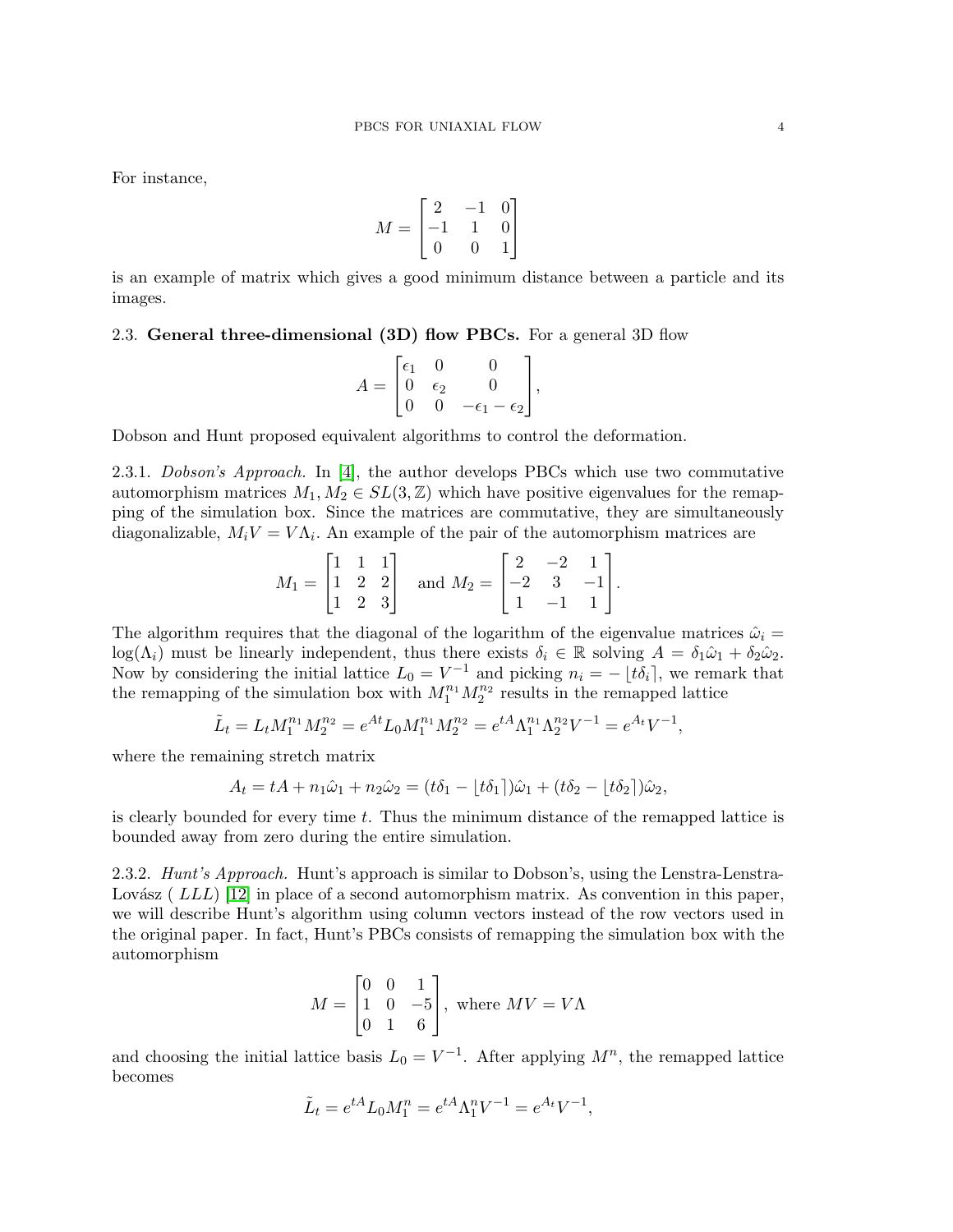where  $A_t = tA + n \log(\Lambda_1)$ . This singe matrix is not enough to control the deformation. The LLL reduction algorithm [\[12\]](#page-9-17) is used to reduce the remapped lattice  $\tilde{L}_t$  by finding a matrix  $M_2 \in SL(3, \mathbb{Z})$  using a high precision reduction,

$$
\hat{L}_t = LLL(\tilde{L}_t) = e^{A_t}V^{-1}M_2.
$$

In comparison to the GenKR's approach, such  $M_2$  is automatically found on the earlier stage of the method while considering the communicative matrices. On this point, we can improve the Hunt PBCs by finding the commutative matrix  $M_2$  manually and apply the GenKR to produce remapped lattice which minimum distance is bounded before the reduction step. The combination of this algorithm is presented in Algorithms [2](#page-8-0) will be presented later in the paper.

#### 3. ROTATING BOX ALGORITHM

<span id="page-4-0"></span>In this section, we will develop PBCs for USF and BSF that are time periodic up to a rotation. We write the background flow as

$$
A = \epsilon D
$$
, where  $D = \begin{bmatrix} 1 & 0 & 0 \\ 0 & 1 & 0 \\ 0 & 0 & -2 \end{bmatrix}$ .

Here, rather than choosing a pair of matrices  $M_i \in SL(3,\mathbb{Z})$  with real spectrum, we will use a single matrix  $M \in SL(3,\mathbb{Z})$  which has a pair of complex conjugate eigenvalues and use it to remap the simulation box.

Let us consider  $M \in SL(3, \mathbb{Z})$ , a matrix that has a pair of complex conjugate eigenvalues and write its real Jordan form

$$
MV = V\Lambda \text{ where } \Lambda = \begin{bmatrix} \tilde{\eta} & -\tilde{\beta} & 0 \\ \tilde{\beta} & \tilde{\eta} & 0 \\ 0 & 0 & (\tilde{\eta}^2 + \tilde{\beta}^2)^{-1} \end{bmatrix},
$$

where  $\tilde{\eta}, \tilde{\beta} \neq 0$ , and  $\tilde{\eta}^2 + \tilde{\beta}^2 \neq 1$  in order to avoid a full rotation. Taking the logarithm of  $Λ$ , we have

$$
\log(\Lambda) = \begin{bmatrix} \eta & -\beta & 0 \\ \beta & \eta & 0 \\ 0 & 0 & -2\eta \end{bmatrix}, \text{ where } \eta = \frac{1}{2}\log(\tilde{\eta}^2 + \tilde{\beta}^2), \beta = \arctan\Big(\frac{\tilde{\beta}}{\tilde{\eta}}\Big),
$$

which can be decomposed as:

$$
log(\Lambda) = \beta B + \eta D
$$
, where  $B = \begin{bmatrix} 0 & -1 & 0 \\ 1 & 0 & 0 \\ 0 & 0 & 0 \end{bmatrix}$ .

For all time t, by choosing the initial lattice  $L_0 = V^{-1}$ , we can keep the lattice  $L_t = e^{At} L_0$ bounded by remapping the simulation box with  $M^n$ 

$$
\tilde{L}_t = e^{At} L_0 M^n = e^{\epsilon Dt} \Lambda^n V^{-1} = e^{n\beta B} e^{A_t} V^{-1},
$$

where  $A_t = \left(\epsilon t - \frac{\epsilon}{n}\right)$  $\frac{t\epsilon}{\eta} \left[ \eta \right] D$  for  $n = -\left[ \frac{t\epsilon}{\eta} \right]$  $\left\lfloor \frac{t\epsilon}{\eta} \right\rfloor$ . We have already seen in the planar elongational flow case (Section [2.2\)](#page-2-0) that the remapped lattice  $e^{A_t}V^{-1}$  is bounded and time-periodic of period  $t_* = \frac{\eta}{\epsilon}$  $\frac{\eta}{\epsilon}$ . In this case, the remapped lattice is time-periodic up to the rotation matrix  $R = e^{n\beta B}$ . For a forward simulation in time, the algorithm reads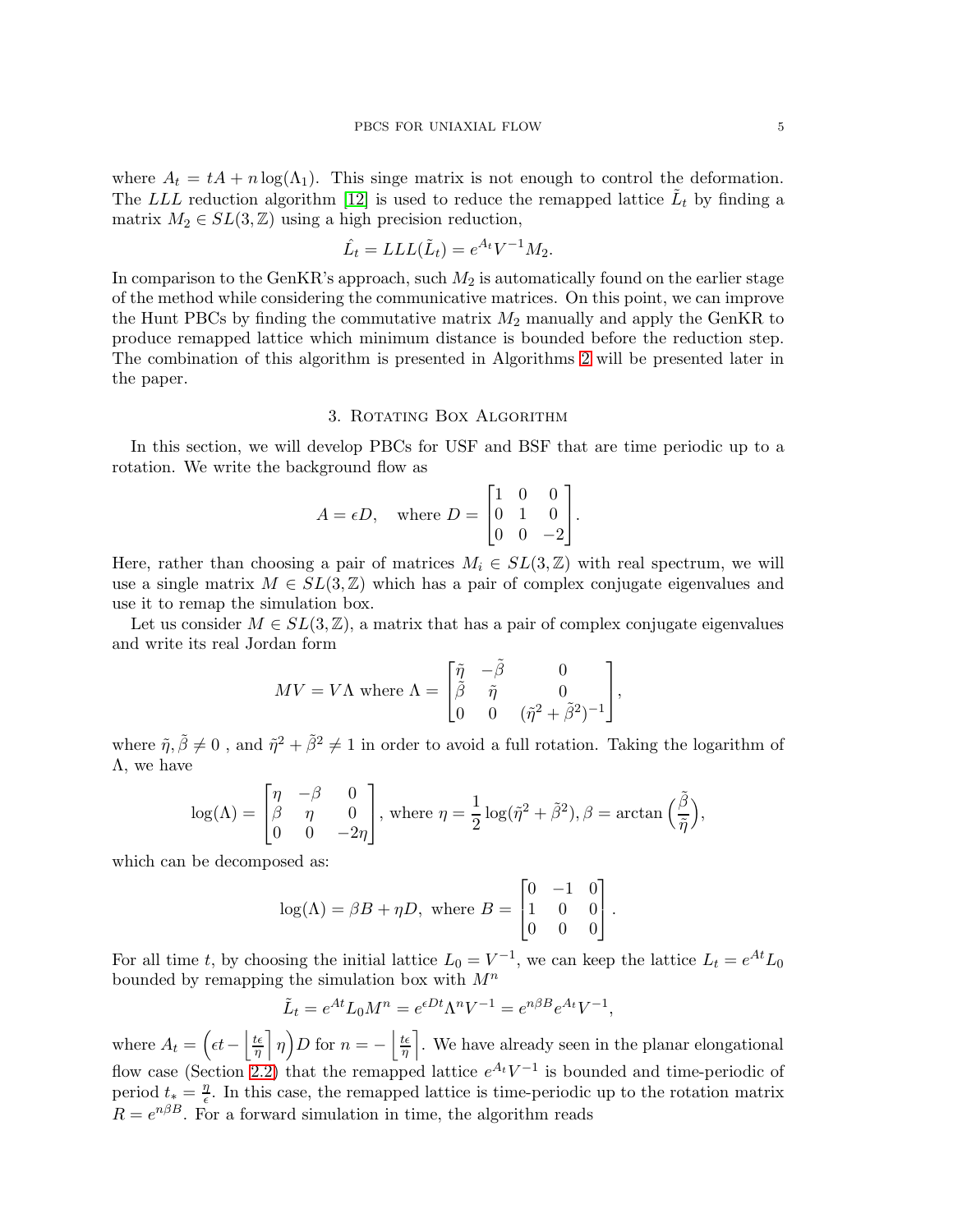| <b>Algorithm 1 R-KR</b>                                                                                    |                                                                          |
|------------------------------------------------------------------------------------------------------------|--------------------------------------------------------------------------|
| $V, \Lambda = RealJordan(M)$                                                                               | $\triangleright$ Compute eigenbasis V and the Jordan $\Lambda$ of M      |
| $\eta D = \text{diag}(\log(\Lambda))$                                                                      | $\triangleright$ Compute the diagonal part of the logarithm of $\Lambda$ |
| $B = \log(\Lambda) - \eta D$                                                                               | $\triangleright$ Compute the rotation part of logarithm of $\Lambda$     |
| $L_0 = V^{-1}$                                                                                             | $\triangleright$ Compute the initial lattice                             |
| $\theta = 0$                                                                                               | $\triangleright$ Initialize $\theta$                                     |
| for $i = 1$ Nsteps do                                                                                      | $\triangleright$ Compute the power n of M necessary for the remap        |
| $n \leftarrow -\left\lfloor \frac{\theta}{\eta} + \tau \right\rfloor$                                      | $\triangleright$ Compute the remaining stretch value                     |
| $\theta \leftarrow \theta + \tau \eta + \eta n$<br>$\tilde{L} \leftarrow e^{n\beta B} e^{\theta D} V^{-1}$ | $\triangleright$ Compute the lattice value at the t iteration            |

Since the rotation matrix is bounded, we observe that the remapped lattice is also bounded during all the simulation. In the next section, we show that the rotating algorithm is not time periodic using the fact that the rotation matrix is never equal to the identity matrix for any automorphism chosen.

## <span id="page-5-0"></span>4. Non time periodicity of the lattice in the rotating box algorithm

As mentioned above, for the class of automorphism matrices with real eigenvalues, it has been shown in [\[8\]](#page-9-16) that it is impossible to construct KR PBCs with a time periodic lattice for USF or BSF. In this section, we will extend this demonstration to the class of automorphism matrices which have complex conjugate eigenvalues. Namely, we show in the following corollary that although the rotation algorithm applied to USF or BSF is timeperiodic up to a rotation matrix, there is no choice of  $M \in SL(3, \mathbb{Z})$  where the period of the remapping aligns with that of the rotation. In other word, we show that rotation matrix  $e^{n\beta B}$  is not equal to the identity matrix for  $n \neq 0$ , or  $\beta$  is not a equal of  $\pi$  times a rational number

$$
\beta = \tan^{-1}\left(\frac{\tilde{\beta}}{\tilde{\eta}}\right) \neq 2\pi \frac{m}{n}, \quad n, m \in \mathbb{Z}, \quad n \neq 0,
$$

for any M consider in Section [3,](#page-4-0) i.e with complex eigenvalues one of the eigenvalue of  $M$  is not equal to 1.

We start by reminding that  $\tilde{\eta} \pm i\tilde{\beta}, (\tilde{\eta}^2 + \tilde{\beta}^2)^{-1}$  are the roots of the characteristic polynomial  $P(\lambda) = \lambda^3 - h\lambda^2 + k\lambda - 1, h, k \in \mathbb{Z}$  of  $M \in SL(3, \mathbb{Z})$ , and write these roots in the polar coordinate as  $r^{-2} = (\tilde{\eta}^2 + \tilde{\beta}^2)^{-1}$ ,  $re^{\pm \beta} = \tilde{\eta} \pm i\tilde{\beta}$ . Let us first show the following lemma:

<span id="page-5-1"></span>**Lemma 1.** A matrix  $M \in SL(3, \mathbb{Z})$  with complex eigenvalues as define above has  $\beta = 2\pi \frac{m}{n}$ n if it has at least an eigenvalue equal to 1.

The proof of Lemma [1](#page-5-1) requires the use of the following results. Let us consider  $\varphi$ , the Euler totient function where  $\varphi(n)$  is the number of positive integers that are relatively prime to n. A scalar  $\alpha$  is said to be algebraic over a field K if there exists elements  $a_0, \ldots, a_i, (i \geq 1)$  of K, not equal to zero, such that

$$
\alpha_0 + \alpha a_1 + \dots + \alpha^i a_i = 0,
$$

and deg $\{\alpha\}$  is the degree of the irreducible characteristic polynomial. We refer the reader to [\[10,](#page-9-18) Chapter 4] or any introduction to Algebra book for the background about the definitions used in this section. Then we have: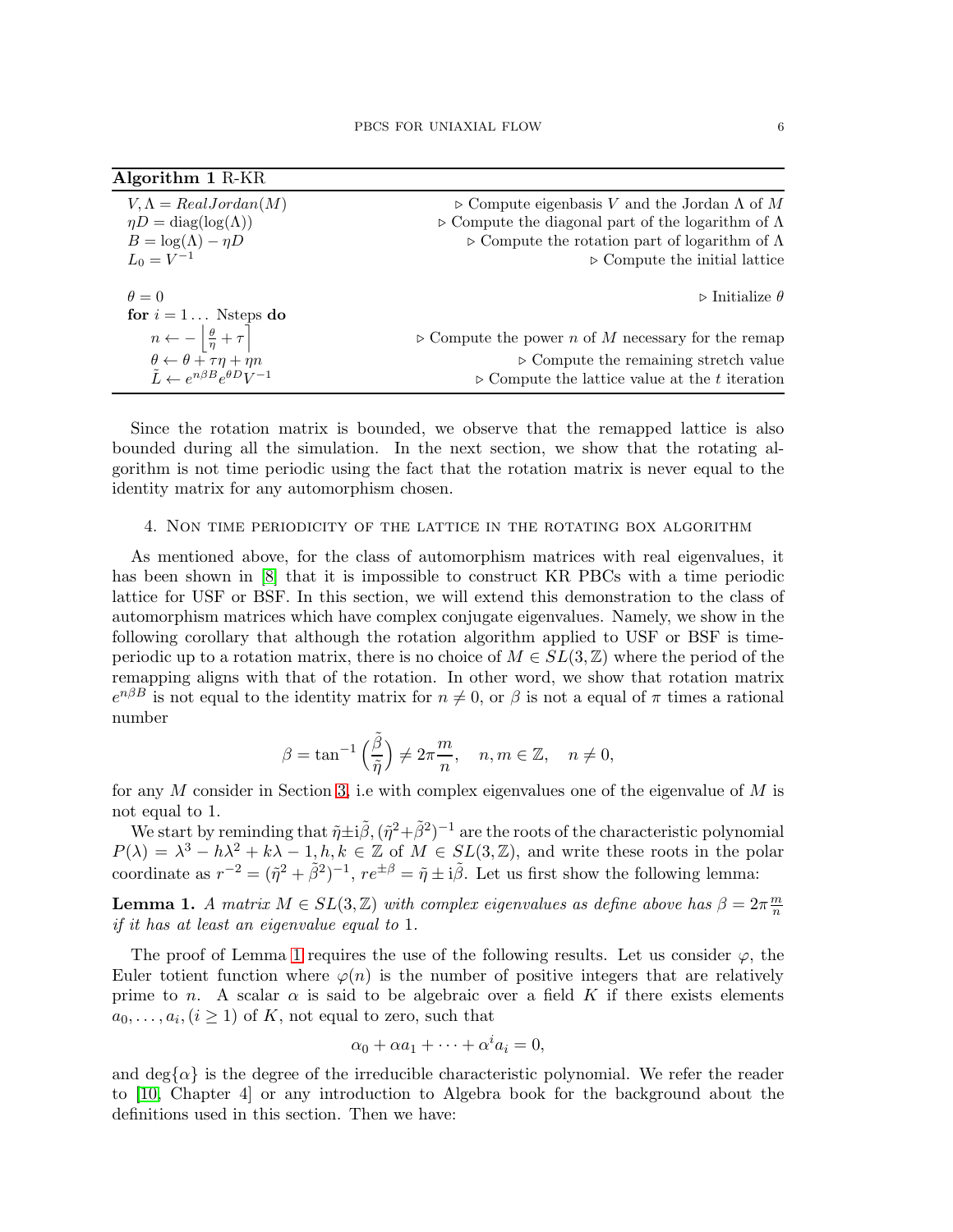<span id="page-6-1"></span>**Theorem 1.** [\[18,](#page-9-19) Theorem 3.11] For  $n > 4$  and  $gcd(m, n) = 1$ ,

$$
\deg\left\{\tan\frac{2m\pi}{n}\right\} = \begin{cases} \varphi(n) & \text{for } \gcd(n,8) < 4, \\ \frac{\varphi(n)}{2} & \text{for } \gcd(n,8) = 4, \\ \frac{\varphi(n)}{4} & \text{for } \gcd(n,8) > 4. \end{cases}
$$

<span id="page-6-0"></span>**Theorem 2.** [\[1,](#page-9-20) Theorem 16.8.5] For K the splitting field of an irreducible cubic polynomial P over a field  $\mathbb Q$  and  $D_P$  the discriminant of P,

- If  $D_P$  is a square in  $\mathbb Q$ , the degree of the extension field K over  $\mathbb Q$  is three
- If  $D_P$  is not a square in  $\mathbb Q$ , the degree of the extension field K over  $\mathbb Q$  is six.

We determine the degree of the algebraic integer  $\tan \beta$  in the following lemma:

**Lemma 2.**  $\tan \beta = \frac{\tilde{\beta}}{\tilde{n}}$  $\frac{\beta}{\tilde{\eta}}$  is an algebraic integer of degree at most six.

*Proof.* Since  $\tilde{\eta}$  and  $\tilde{\beta}$  are elements of the splitting field  $K = \mathbb{Q}(r, e^{\beta})$  of the irreducible polynomial P, we have that  $\frac{\tilde{\beta}}{\tilde{\eta}}$  is also an element of K. By Theorem [2,](#page-6-0) K has a degree as most six in  $\mathbb{Q}$  and so does  $\frac{\tilde{\beta}}{\tilde{\eta}}$ .

Let us prove Lemma [1](#page-5-1) by finding all coefficients  $k, h \in \mathbb{Z}^+$  of the characteristic polynomial of M for which  $\beta = \frac{2m\pi}{n}$  $\frac{m\pi}{n}, m, n \in \mathbb{Z}$ .

*Proof.* Let us assume that  $\beta = \frac{2m\pi}{n}$ ,  $m, n \in \mathbb{Z}$ , and find the possible  $n, m$  by using Theorem [1](#page-6-1) and the Theorem [2](#page-6-0) which guarantee that  $\tan \frac{2m\pi}{n}$  is an algebraic integer of degree at most six. Thus using  $[14]$ , we find all n that satisfy the following

$$
\varphi(n) \le 6 \text{ for } \gcd(n, 8) < 4,
$$
\n
$$
\frac{\varphi(n)}{2} \le 6 \text{ for } \gcd(n, 8) = 4,
$$
\n
$$
\frac{\varphi(n)}{4} \le 6 \text{ for } \gcd(n, 8) > 4,
$$

and report all n and deg  $\left\{\tan \frac{2m\pi}{n}\right\} \leq 6$  in Table [1.](#page-6-2) Then after few computing we find that

$$
\frac{\deg\left\{\tan\frac{2m\pi}{n}\right\}}{1} \begin{array}{c} n \\ 1 \\ 2 \\ 3 \\ 6 \\ 1 \end{array}, 2
$$
\n
$$
\begin{array}{c} 2 \\ 3 \\ 5 \\ 10 \\ 20 \\ 32 \\ 40 \\ 6 \end{array}
$$
\n
$$
\begin{array}{c} 2 \\ 4 \\ 5 \\ 7 \\ 9 \\ 14 \\ 18 \\ 28 \\ 36 \\ 56 \\ 72 \\ 14 \end{array}
$$
\n
$$
\text{Table 1. Table of } n \text{ and } \deg\left\{\tan\frac{2m\pi}{n}\right\} \le 6
$$

<span id="page-6-2"></span>
$$
h = \frac{1 + 2r^3 \cos 2\pi \frac{m}{n}}{r^2}, k = \frac{r^3 + 2\cos 2\pi \frac{m}{n}}{r},
$$

and plugging in n from the Table [1](#page-6-2) and m such that  $gcd(m, n) = 1$ , we remark that  $k, h \in \mathbb{Z}^+$ if  $n = 1, 2$ . In result, P has at least one eigenvalue equal to 1, since  $P(\lambda) = \lambda^3 - \lambda^2 + \lambda - 1$ , or  $P(\lambda) = \lambda^3 - 3\lambda^2 + 3\lambda - 1$  for the latter values of n.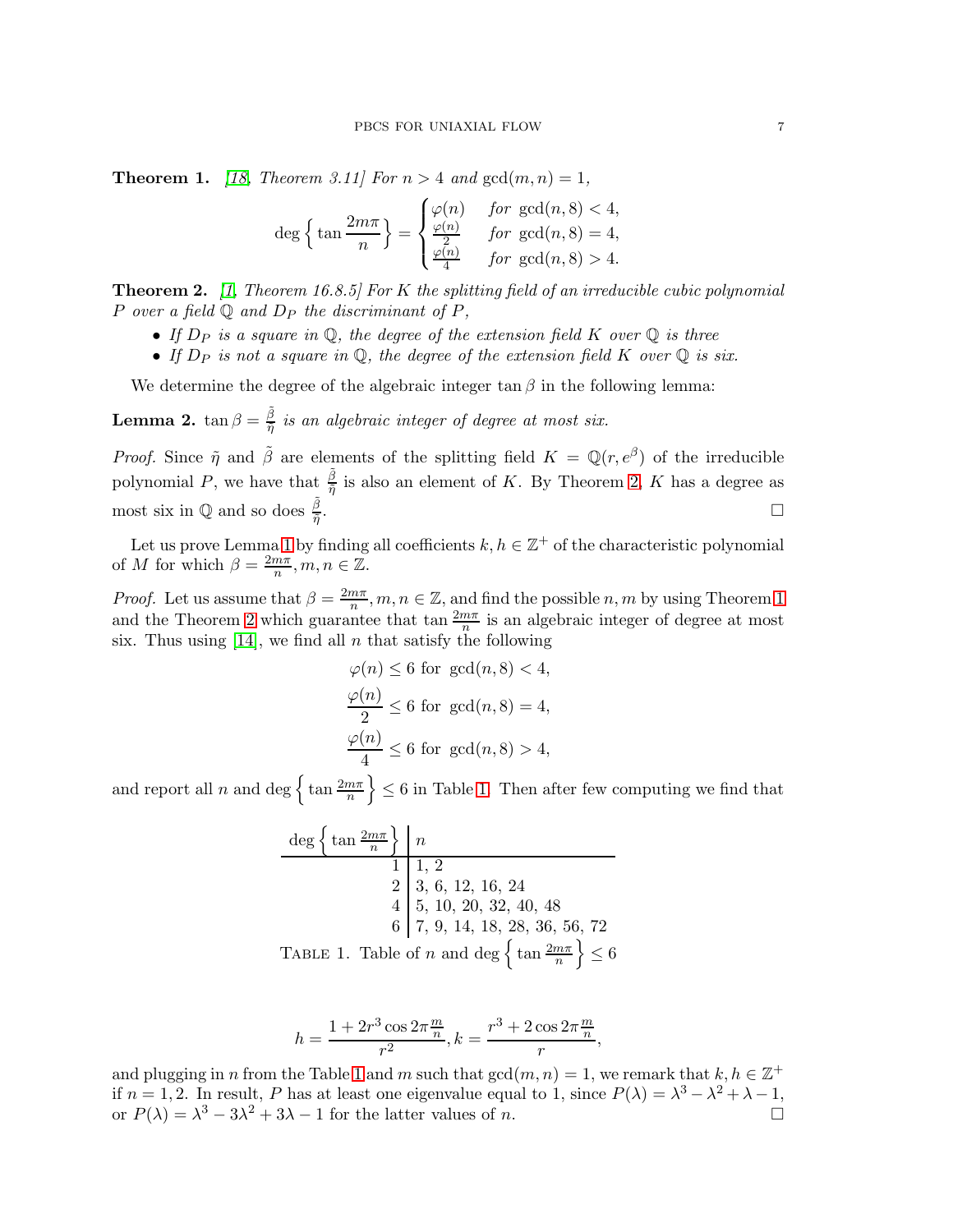In sum, we derive the main corollary of this section:

Corollary 1. The rotating box algorithm cannot give a time-periodic simulation box for any choice of integer commutative complex conjugate matrix.

Proof. Using Lemma [1,](#page-5-1) we know that only matrices with an eigenvalue equal to one 1 have a rotational part that is a root of unity. However, those matrices are themselves pure rotations and have no use for the PBCs since they cannot control the stretching caused by the underlying background flow.

#### 5. Comparison of the three dimensional algorithms

<span id="page-7-0"></span>In this section, we compute the minimum distance of the particle images for our algorithm and compare it with the GenKR using, Hunt's and Dobson's automorphism matrices.

To compute the minimum distance between a particle and its images when the rotating box PBCs is applied, we propose the matrix

$$
M = \begin{bmatrix} 0 & -2 & 1 \\ 1 & 1 & 0 \\ 0 & 1 & 0 \end{bmatrix},
$$

which has a pair of complex conjugate eigenvalues with positive real part. Then, the initial lattice is given by

$$
L_0 = \begin{bmatrix} 0.7726 & 0 & -0.2083 \\ -0.26086 & 0.43442 & 0.48424 \\ -0.35555 & -0.14106 & 0.84978 \end{bmatrix},
$$

which implies that, given the standard lattice with the coordinate  $(x, y, z)$ , the xy plane is rotated counterclockwise by approximately 113 degrees, and xz by 111 degrees.

Moreover for the GenKR algorithm, we keep the automorphism matrices and the initial lattice given in the original paper. The commutative matrices  $M_i \in SL(3,\mathbb{Z})$  and associated with the initial orthonormal lattice basis  $L_0$  which determinant is equal to one, are given by

$$
M_1 = \begin{bmatrix} 1 & 1 & 1 \\ 1 & 2 & 2 \\ 1 & 2 & 3 \end{bmatrix}, M_2 = \begin{bmatrix} 2 & -2 & 1 \\ -2 & 3 & -1 \\ 1 & -1 & 1 \end{bmatrix} \text{and, } L_0 = \begin{bmatrix} 0.59101 & -0.73698 & 0.32799 \\ 0.73698 & 0.32799 & -0.59101 \\ 0.32799 & 0.59101 & 0.73698 \end{bmatrix}.
$$

For Hunt's formulation, we find a second automorphism matrix which has positive eigenvalues and is commutative with the matrix given in the original paper. The commutative matrices  $M_1, M_2$  and the normalized initial lattice  $L_0$  respectively read

$$
M_1 = \begin{bmatrix} 0 & 0 & 1 \\ 1 & 0 & -5 \\ 0 & 1 & 6 \end{bmatrix}, M_2 = \begin{bmatrix} 3 & 1 & 1 \\ -5 & -2 & -4 \\ 1 & 1 & 4 \end{bmatrix} \text{and, } L_0 = \begin{bmatrix} 0.52276 & 2.6394 & 13.3259 \\ 0.52276 & 0.33619 & 0.2162 \\ 0.52276 & 0.161 & 0.049584 \end{bmatrix}.
$$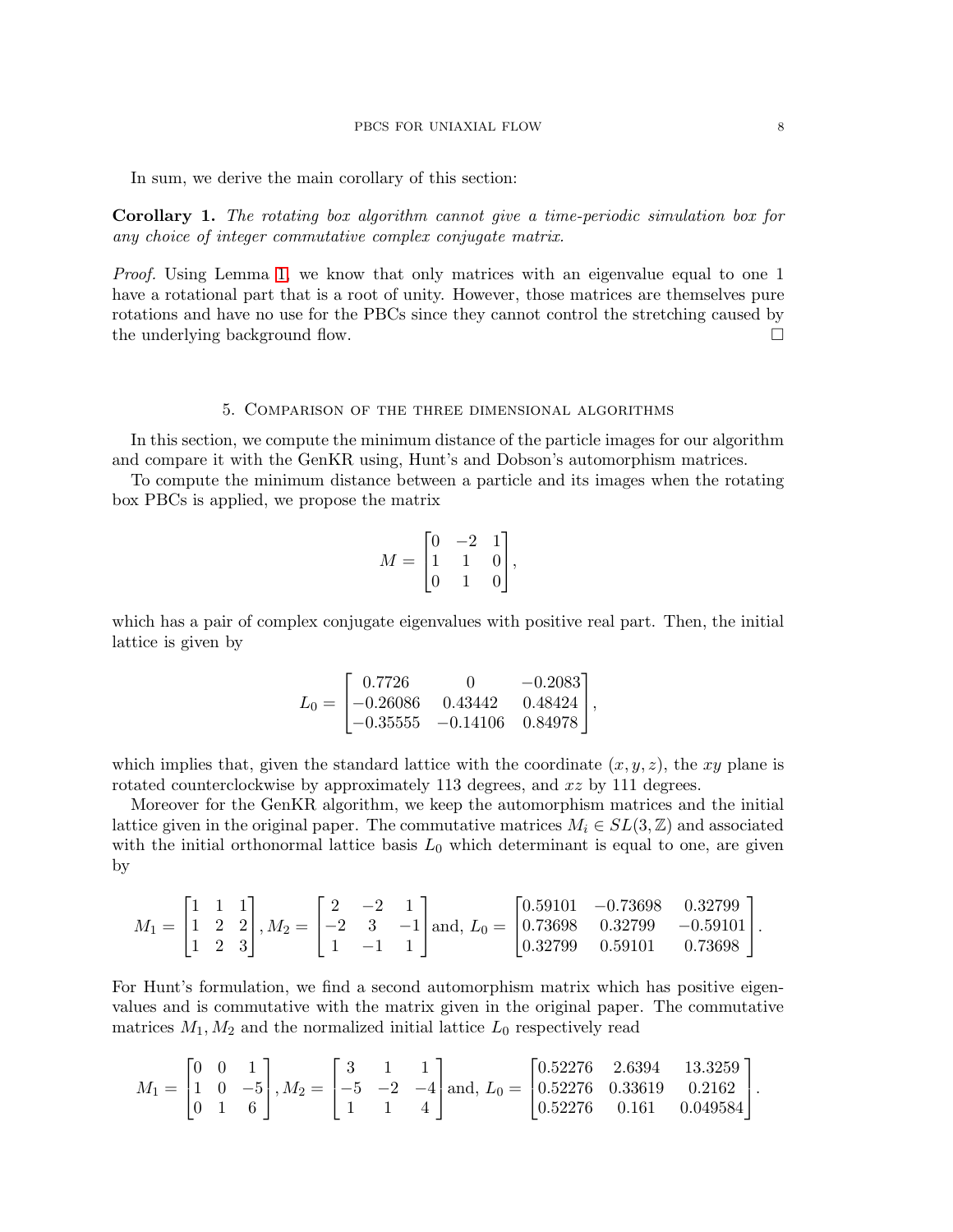

<span id="page-8-1"></span>Figure 1. Minimum distance vs simulation time for our new algorithm R-KR (red triangle), Dobson-GenKR (black plus) and, Hunt-GenKR (blue stars). The minimum distance in our case is periodic and better than in the other cases.

<span id="page-8-0"></span>

| Algorithm 2 GenKR-Hunt                                             |                                                                               |
|--------------------------------------------------------------------|-------------------------------------------------------------------------------|
| $\Lambda_i = L_0 M_i L_0^{-1}$                                     | $\triangleright$ Diagonalization of $M_i$                                     |
| $\hat{\omega}_i = \text{diag}(\log(\Lambda_i))$                    | $\triangleright$ Compute the logarithm of the diagonal of $\Lambda_i$         |
| $A = \delta_1 \hat{\omega}_1 + \delta_2 \hat{\omega}_2$            | $\triangleright$ Compute $\delta_i$                                           |
| $\theta_i=0$                                                       | $\triangleright$ Initialize $\theta_i$                                        |
| for $i = 1$ Nsteps do                                              |                                                                               |
| $\theta_i \leftarrow \theta_i + \delta_k \tau t_*$                 | $\triangleright$ Update the time                                              |
| $\theta_i \leftarrow \theta_i -  \theta_i $                        | $\triangleright$ Find the decimal part of $\theta_i$                          |
| $A_i \leftarrow \theta_1 \hat{\omega}_1 + \theta_2 \hat{\omega}_2$ | $\triangleright$ Compute the remain stretch vector                            |
| $\tilde{L}_i \leftarrow e^{\text{diag}(A_i)} L_0$                  | $\triangleright$ Compute the lattice value at the <i>i</i> iteration          |
| $\tilde{L}_i \leftarrow LLL(\tilde{L}_i)$                          | $\triangleright$ Reduce the remapped lattice with the LLL reduction algorithm |

Then we graph the minimum distance for the three dimensional algorithms in figure [1,](#page-8-1) when the stretch is  $\epsilon = 1$ . We can observe in the graph that the minimum distance curve in rotating box PBCs case presents a clear pattern of periodicity. In addition, the minimum distance for all the simulation for the rotating box algorithm is approximately 1.0271 compare to 0.9054 in GenKR's case.

## 6. Conclusion

Kraynik-Reinelt proved that it is impossible to find time periodic PBCs for general three dimensional flow, using  $SL(3,\mathbb{Z})$  matrices with real eigenvalues. In this paper, we show that by using an  $SL(3,\mathbb{Z})$  matrix with complex eigenvalues, we can create an algorithm that is time-periodic up to a rotation matrix for USF and BSF. Although we show that the rotations never align, the regularity of the remapping make this algorithm more straightforward than the existing ones. These PBCs also offer a better minimum distance between a particle and its images.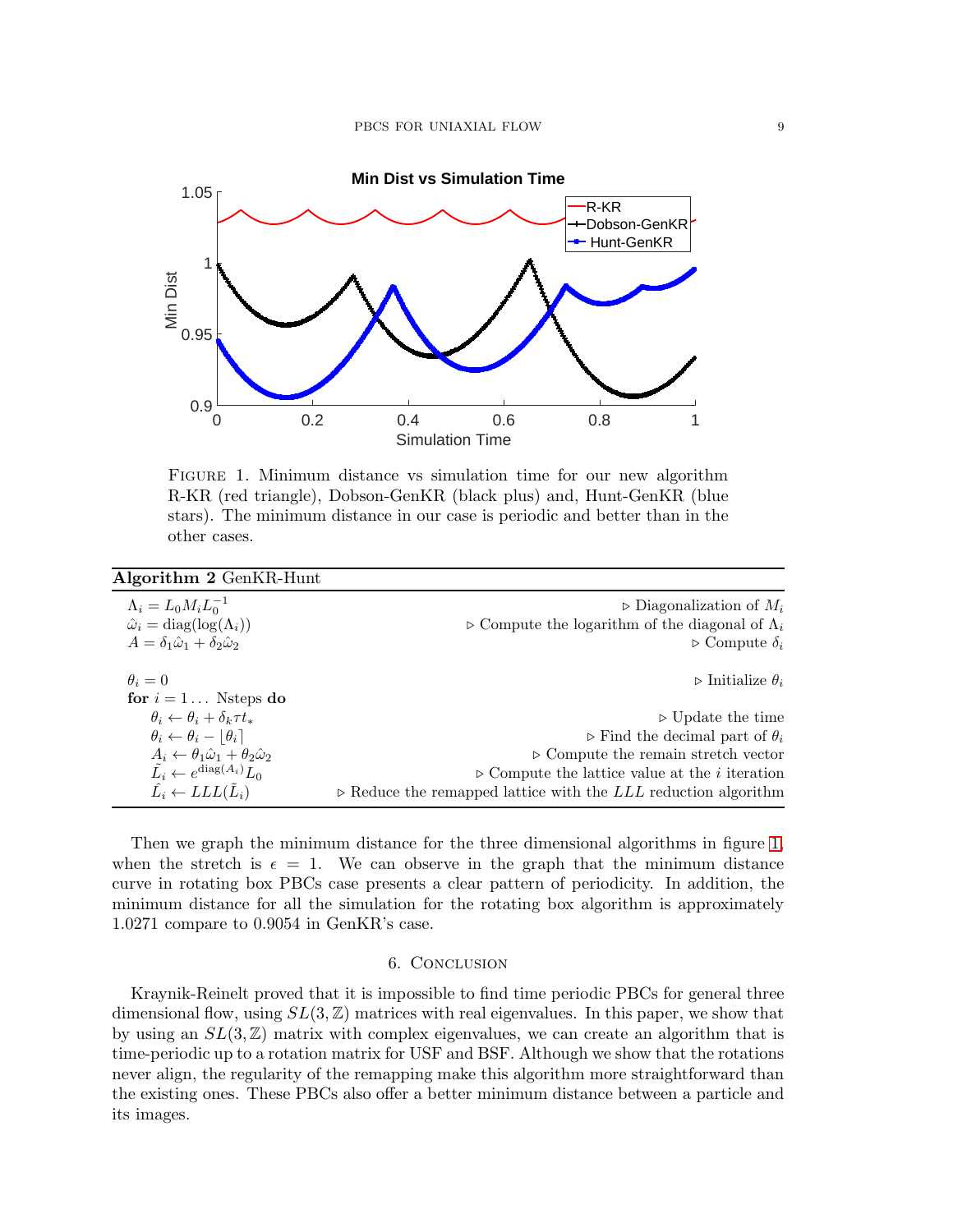#### **REFERENCES**

- <span id="page-9-20"></span><span id="page-9-11"></span>[1] M. Artin. *Algebra*. Pearson Prentice Hall, 2011.
- [2] András Baranyai and Peter T. Cummings. Steady state simulation of planar elongation flow by nonequilibrium molecular dynamics. *The Journal of Chemical Physics*, 110(1):42–45, 1999.
- <span id="page-9-12"></span>[3] P.J. Daivis, M.L. Matin, and B.D. Todd. Nonlinear shear and elongational rheology of model polymer melts by non-equilibrium molecular dynamics. *Journal of Non-Newtonian Fluid Mechanics*, 111(1):1 – 18, 2003.
- <span id="page-9-0"></span>[4] Matthew Dobson. Periodic boundary conditions for long-time nonequilibrium molecular dynamics simulations of incompressible flows. *The Journal of Chemical Physics*, 141(18):184103, 2014.
- <span id="page-9-2"></span>[5] Denis J. Evans and Gary P. Morriss. *Statistical mechanics of nonequilibrium liquids*. ANU E Press, Canberra, 2007.
- <span id="page-9-4"></span>[6] James Ewen, D. Heyes, and Daniele Dini. Advances in nonequilibrium molecular dynamics simulations of lubricants and additives. *Friction*, 6, 02 2018.
- <span id="page-9-1"></span>[7] Thomas A. Hunt. Periodic boundary conditions for the simulation of uniaxial extensional flow of arbitrary duration. *Molecular Simulation*, 42(5):347–352, 2016.
- <span id="page-9-16"></span>[8] A.M. Kraynik and D.A. Reinelt. Extensional motions of spatially periodic lattices. *Int. J. Multiphase Flow*, 18(6):1045 – 1059, 1992.
- <span id="page-9-5"></span>[9] Philipp S. Lang, Benedikt Obermayer, and Erwin Frey. Dynamics of a semiflexible polymer or polymer ring in shear flow. *Phys. Rev. E*, 89:022606, Feb 2014.
- <span id="page-9-18"></span><span id="page-9-15"></span>[10] Serge Lang. *Algebra*. Springer, New York, NY, 2002.
- [11] A W Lees and S F Edwards. The computer study of transport processes under extreme conditions. *J. Phys. C Solid State*, 5(15):1921, 1972.
- <span id="page-9-17"></span>[12] Arjen Lenstra, H. Lenstra, and László Lovász. Factoring polynomials with rational coefficients. *Mathematische Annalen*, 261, 12 1982.
- <span id="page-9-6"></span>[13] Zhen Li, Shiyun Xiong, Charles Sievers, Yue Hu, Zheyong Fan, Ning Wei, Hua Bao, Shunda Chen, Davide Donadio, and Tapio Ala-Nissila. Influence of thermostatting on nonequilibrium molecular dynamics simulations of heat conduction in solids. *The Journal of Chemical Physics*, 151(23):234105, 2019.
- <span id="page-9-21"></span><span id="page-9-7"></span>[14] N. S. Mendelsohn. The equation  $\phi(x) = k$ . *Mathematics Magazine*, 49(1):37–39, 1976.
- [15] A. G. Menzel, P. J. Daivis, and B. D. Todd. Equilibrium and nonequilibrium molecular dynamics methods to compute the first normal stress coefficient of a model polymer solution. *Phys. Rev. Fluids*, 5:084201, Aug 2020.
- [16] David A. Nicholson and Gregory C. Rutledge. Molecular simulation of flow-enhanced nucleation in n-eicosane melts under steady shear and uniaxial extension. *The Journal of Chemical Physics*, 145(24):244903, 2016.
- <span id="page-9-8"></span>[17] Akihiro Nishioka, Tatsuhiro Takahashi, Yuichi Masubuchi, Jun-ichi Takimoto, and Kiyohito Koyama. Description of uniaxial, biaxial, and planar elongational viscosities of polystyrene melt by the k-bkz model. *Journal of Non-Newtonian Fluid Mechanics*, 89:287–301, 03 2000.
- <span id="page-9-19"></span><span id="page-9-9"></span>[18] Ivan Niven. *Irrational Numbers*, volume 11. Mathematical Association of America, 1 edition, 1985.
- [19] Thomas C. O'Connor, Nicolas J. Alvarez, and Mark O. Robbins. Relating chain conformations to extensional stress in entangled polymer melts. *Phys. Rev. Lett.*, 121:047801, Jul 2018.
- [20] Thomas C. O'Connor, Ting Ge, Michael Rubinstein, and Gary S. Grest. Topological linking drives anomalous thickening of ring polymers in weak extensional flows. *Phys. Rev. Lett.*, 124:027801, Jan 2020.
- [21] AnaSofia Oliveira, Giovanni Ciccotti, Shozeb Haider, and Adrian Mulholland. Dynamical nonequilibrium molecular dynamics reveals the structural basis for allostery and signal propagation in biomolecular systems. *The European Physical Journal B*, 94:144, 07 2021.
- <span id="page-9-10"></span>[22] Clark Templeton, R. Elber, Mauro Ferrario, and Giovanni Ciccotti. A new boundary driven nemd scheme for heat and particle diffusion in binary mixtures. *Molecular Physics*, page e1892849, 03 2021.
- <span id="page-9-13"></span>[23] B. D. Todd and Peter J. Daivis. Nonequilibrium molecular dynamics simulations of planar elongational flow with spatially and temporally periodic boundary conditions. *Phys. Rev. Lett.*, 81:1118–1121, Aug 1998.
- <span id="page-9-14"></span>[24] B. D. Todd and Peter J. Daivis. The stability of nonequilibrium molecular dynamics simulations of elongational flows. *The Journal of Chemical Physics*, 112(1):40–46, 2000.
- <span id="page-9-3"></span>[25] Billy D. Todd and Peter J. Daivis. *Nonequilibrium Molecular Dynamics: Theory, Algorithms and Applications*. Cambridge University Press, 2017.